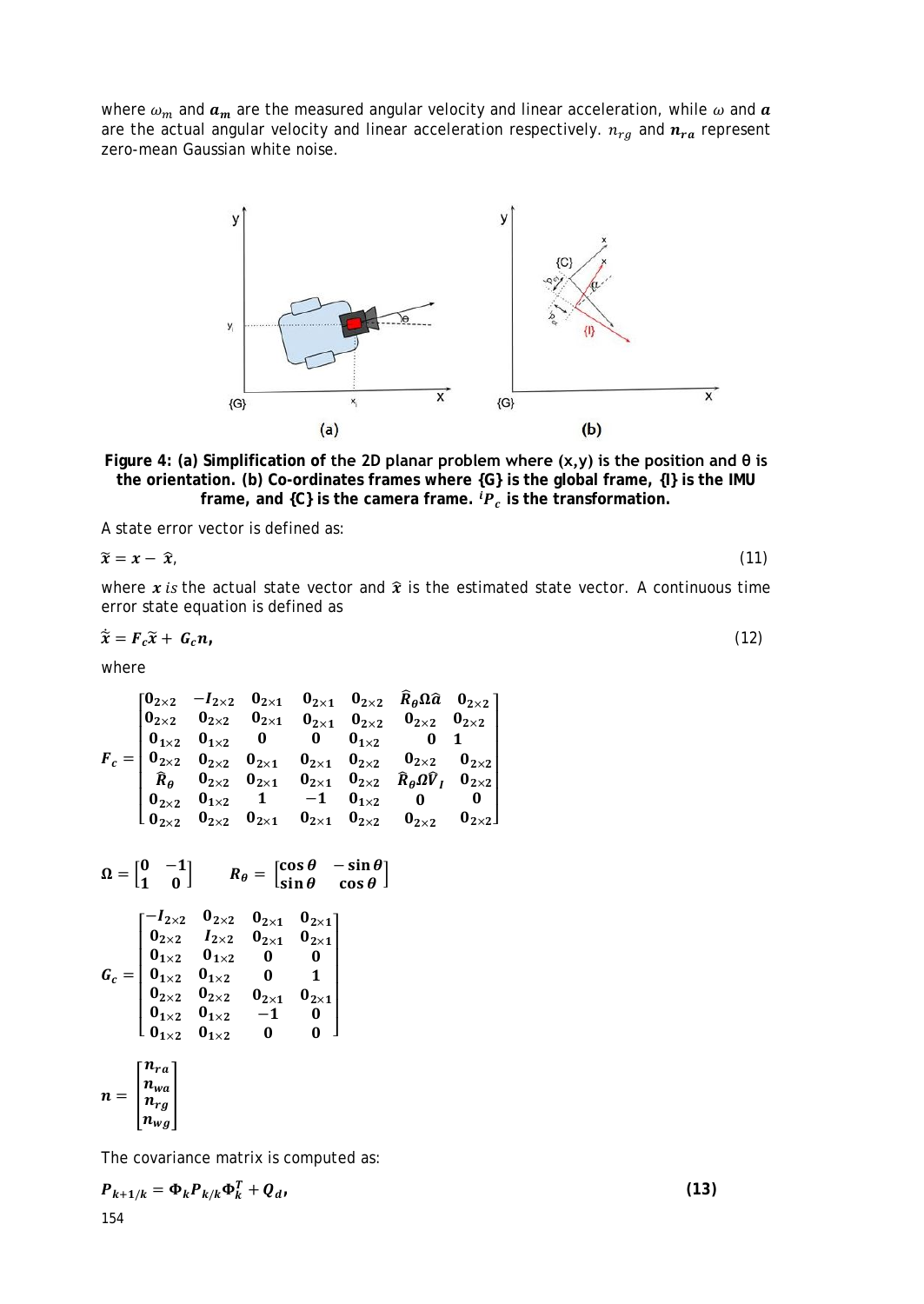where  $\Phi$  is the state transition matrix and  $Q_d$  is the system noise covariance matrix

$$
\Phi(t + \Delta t, t) = exp(F_c \Delta t), \qquad (14)
$$

$$
Q_d = \int_{t_k}^{t_k+T} \Phi(t_{k+1}, \tau) G_c Q_c G_c^T \Phi(t_{k+1}, \tau), \qquad (15)
$$

and  $\mathbf{Q}_r$  is the covariance matrix of the IMU measurements that depend on the noise characteristics of accelerometer and gyroscope.

The measurement update stage takes the ToF ego-motion estimation as measurements, and updates the state vector. ToF ego-motion estimates a change in position and change in orientation. Since the mobile robot will be moving on a 2D surface, this is simplified into [ $t_x$   $t_y$   $\Delta\theta$ ]. Since the time difference is also known, the measurements are taken as linear velocity and angular velocity. Given  $\omega$  and  $V$  defined as:

$$
V = \begin{bmatrix} v_x \\ v_y \end{bmatrix} = \begin{bmatrix} t_x/\Delta t \\ t_y/\Delta t \end{bmatrix}
$$
 and  $\omega = \Delta \theta / \Delta t$ .

measurements are modelled as:

$$
\hat{\mathbf{z}} = \mathbf{h}(\mathbf{x}) = \begin{bmatrix} R_{\alpha} V \\ \omega \end{bmatrix} + \eta \tag{16}
$$

where  $R_{\alpha}$  is the orientation difference between the IMU frame and the ToF camera frame, estimated during the calibration of the ToF-IMU system;  $\eta$  is the noise from the ToF egomotion. The Jacobian matrix for the measurement error state is:

$$
H = \begin{bmatrix} R_{\alpha} & 0_{2\times 2} & 0_{2\times 2} & 0_{2\times 2} & 0_{2\times 2} & 0_{2\times 2} \\ 0_{1\times 2} & 0_{1\times 2} & 1 & 0 & 0_{1\times 2} & 0_{1\times 2} \end{bmatrix}.
$$
 (17)

Assuming that propagated state estimate  $X_{k/k}$ , propagated covariance matrix estimate  $P_{k/k+1}$ , current measurement z, estimated measurement  $\hat{z}$ , and the error measurement Jacobian matrix H are computed, then updated state estimate  $X_{k/k+1}$  is computed using Algorithm 2.

| Algorithm 2 Updating the state estimates of the Kalman filter                                                                                          |
|--------------------------------------------------------------------------------------------------------------------------------------------------------|
| 1: Residual $r$ according to                                                                                                                           |
| $\mathbf{r} = \mathbf{z} - \hat{\mathbf{z}}$                                                                                                           |
| 2: Covariance of the residual S as                                                                                                                     |
| $S = HPHT + R$                                                                                                                                         |
| 2: Kalman gain<br>$K = PH^{T}S^{-1}$                                                                                                                   |
| 3: Error vector                                                                                                                                        |
| $\tilde{\mathbf{x}} = \mathbf{Kr}$                                                                                                                     |
| 4: Update the state vector as                                                                                                                          |
| $\hat{\mathbf{x}}_{k+1/k+1} = \hat{\mathbf{x}}_{k/k+1} - \tilde{\mathbf{x}}$                                                                           |
| 5. Updated covariance matrix $P_{k+1/k+1}$ is computed as                                                                                              |
| $\mathbf{P}_{k+1/k+1} = (\mathbf{I} - \mathbf{K}\mathbf{H})\mathbf{P}_{k+1/k}(\mathbf{I} - \mathbf{K}\mathbf{H})^T + \mathbf{K}\mathbf{R}\mathbf{K}^T$ |

## **4 EXPERIMENTAL RESULTS AND DISCUSSIONS**

All the algorithms are implemented in MATLAB® and tested on an offline dataset. The dataset is collected using a PC running the Robot Operating System (ROS) $\frac{1}{5}$  on Ubuntu 12.04. The final system is supposed to operate in an underground mine environment, but because

<span id="page-10-0"></span><sup>§</sup> http://www.ros.org/wiki/ -